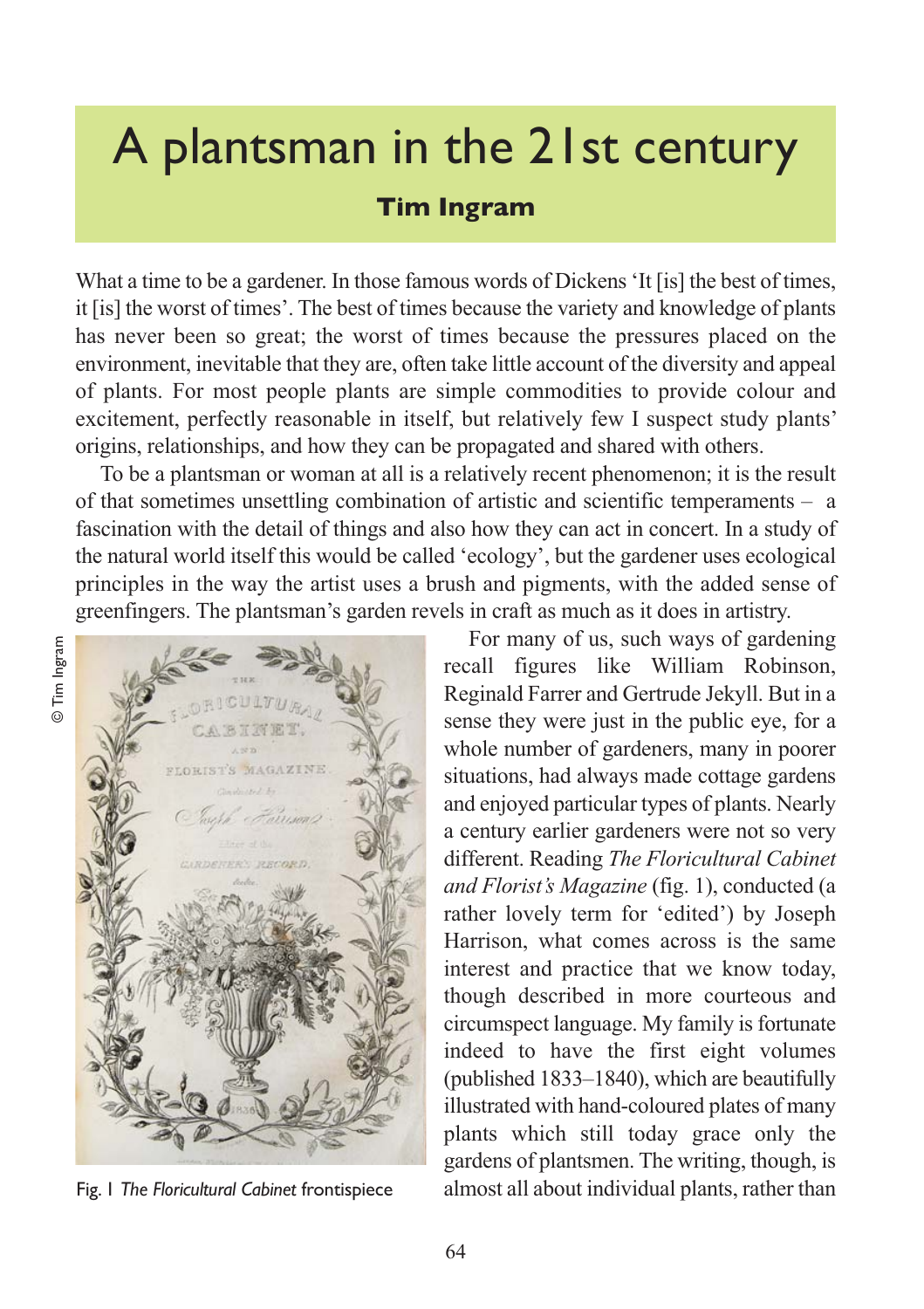making gardens, and you can see why William Robinson's *The English Flower Garden* (1883) was a seminal book. Something of the same change may be occurring today, even if the gardening media rarely takes as its subjects the natural plant communities around the world.

None the less I love reading *The Floricultural Cabinet* because I do celebrate individual plants, as well as enjoying them in the wider context of the garden, as must most Hardy Planters. The indices show an astonishing range of plants being grown, both familiar and unfamiliar. For example there is guidance on how to grow *Erythrina cristagalli*, comment on the fascinating Mediterranean shrub *Ebenus cretica* (nothing so much like a cross between a tree lupin and clover!), and descriptions of the nowadays widely grown salvias, *S. patens*, *S. fulgens* and *S. leucantha*. Volume I has a very good, detailed article on cultivating *Cypripedium* species; recent successes in hybridising and raising them from seed have meant that they are now much more widely available. In Volume V there is advice on growing a collection of South African heathers, extraordinary plants rarely cultivated now.

The plates take as their subjects plants of all sorts, and in the later volumes they're often beautifully presented, carefully and sensitively coloured, and must have added greatly to what was a Plant Journal of relatively large circulation. The ease with which plants can be illustrated now doesn't detract from the charm of these images from 180 years ago. There are references to the shows of gardening societies around the country, and to prestigous publications like Curtis' *Botanical Magazine*, which would have been

in the hands of far fewer gardeners. At the time there were many similar journals, including *The Botanical Register*, *The Botanical Cabinet*, *The British Flower Garden*, *The Botanic Garden*, *The Gardener's Magazine* and *Loddige's Botanical Cabinet*. As someone whose garden seems to relate to all of these, I feel a certain affinity with the age! The cultural detail is enlightening compared to today, where 'how things are done' can often be relegated to 'how things look'. On the whole the writing is serious, but every now and again comments are made in a lighter and more jokey vein, poking gentle fun at some of the more nonsensical ways that others grow plants – but I suppose they are only nonsensical after they have been tried and failed. The overall focus is on 'ordinary' people's love of growing plants and their desire to share this with others. The similarity with the specialist horticultural societies of today is obvious. Fig, 2 *Camellia japonica* var. *campbelli*



© Tim Ingram